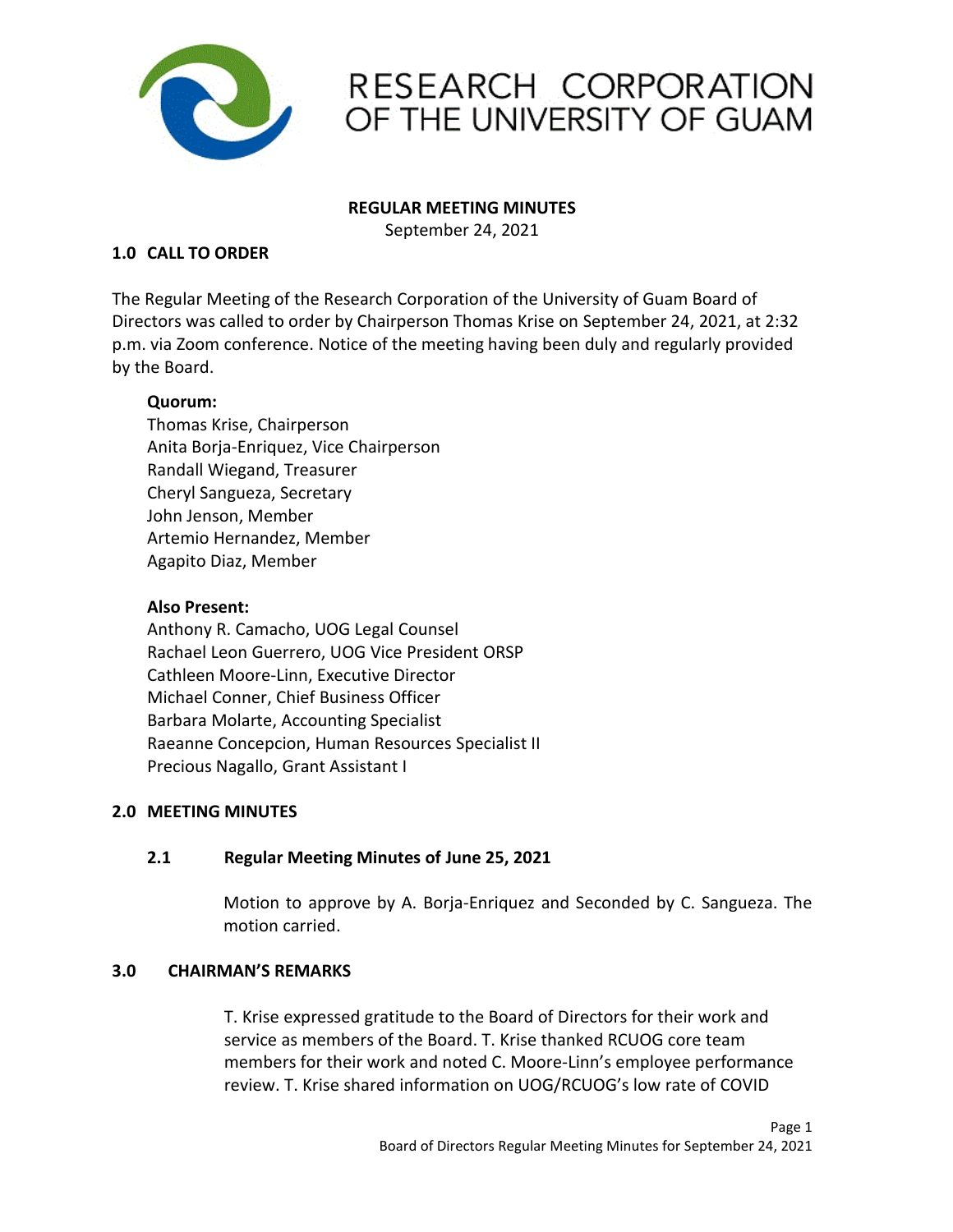

## RESEARCH CORPORATION OF THE UNIVERSITY OF GUAM

infection and the COVID dashboard on the UOG website. UOG is monitoring CARES Act and HERF spending to ensure it is spent carefully and wisely.

### **4.0 NEW BUSINESS**

## **4.1 Executive Director's Report to the Board**

C. Moore-Linn reported that, as of September 24, the Research Corporation provided support to 131 different grants and contracts. The list of projects provided to the Board included \$20.9M worth of projects on an annual basis. As of June 23, RCUOG counted 179 employees of which 96 are full-time, 54 are part-time, and 29 are student employees. As of September 15, RCUOG is tracking a 34% increase in grant-related business activity compared to the same month last year. Total expenditures as of mid-September were \$12,789,364, a \$3.3M increase compared to September of the prior year. RCUOG expects to end the year with a small surplus but increases in insurance costs and expenses associated with moving RCUOG payroll activities out of UOG will absorb the surplus. The A&E RFP for the WERI and Nursing buildings project was posted September 3. A grant application for \$650K to purchase furnishings, networking, and laboratory equipment for the Nursing Annex was submitted to EDA and is currently under review. A grant application for \$1M for SENG building equipment, furnishings, and networking to be submitted by September 27. The grant application for the WERI contents for approximately \$1.2M awaits approval from the Endowment Foundation for the 20% match. RCUOG is supporting the University as it seeks to secure funding for additional projects. Discussion of grant related work added to UG-1s as advocated by the Union President. RCUOG does not support this effort. Vice Provost Dr. R. Leon Guerrero stated that she does not endorse this action. Introduction of M. Conner as Chief Business Officer in training. He is learning the federal side of grants management. C. Moore-Linn noted that P. Nagallo was moved to fulltime status to oversee the Water Quality Lab financial transactions under the mentorship of Bobbie Molarte.

## **4.2 Payroll Services and UOG's Request for RCUOG to separate from UOG Payroll**

The UOG Business Office requested RCUOG to seek payroll services from an external vendor. RCUOG has obtained quotes and expects to move to an external vendor in January of 2022.